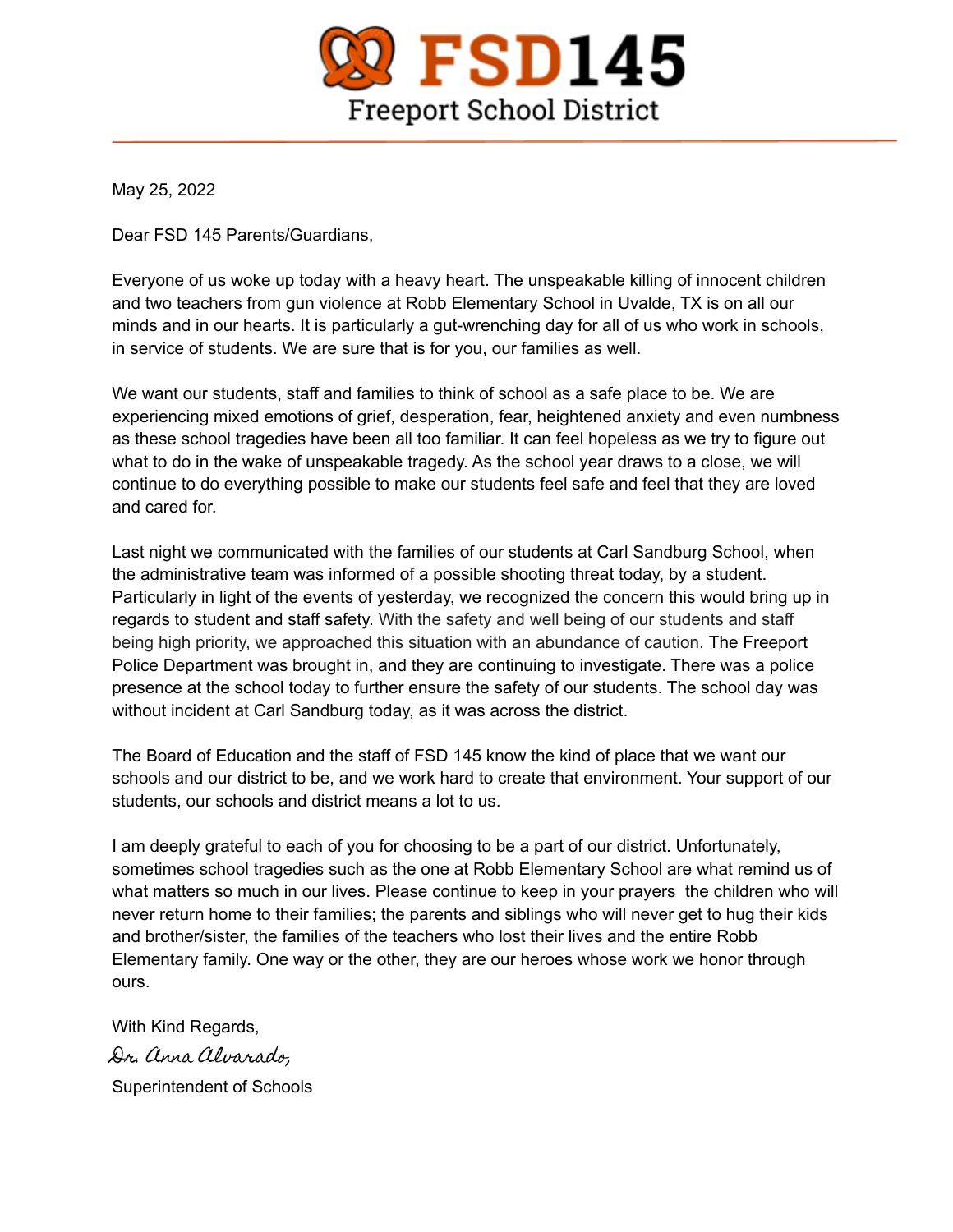## **Resources for Families from our partners at Care Solace**

The recent mass shootings and the tragedy at Robb Elementary in Uvalde, Texas in particular are heartbreaking and can surface fears about safety. We know events like these can impact the physical and mental well-being of our students, staff, and families. We encourage you to connect with your friends and family and support each other and seek help as it is needed. We want to assure you that your District is committed to the safety of our schools and well-being of our community.

Whatever you or your family are experiencing, we want you to know that you are not alone and that support is available at school and in our community. If you or someone you know needs help, below are some resources to help you or loved ones cope:

Tips for discussing the tragedy with children:

- What to say to kids [when](https://czp9h04.na1.hubspotlinks.com/Ctc/RI+113/cZP9h04/VW-DY91Q0L4LN4QS4LhYGPJ8W74N_GZ4Kw6GtN7MjfyQ3q90_V1-WJV7CgB2lW5rmr_46dg5wmVskbdl3N-cBzW57DK7j8b7Pj1W7sLyF147JTjKW7pjL7g7RlZbcN4YtY9zx24NWW2sTCVc6KttCMN2Mjkwg2P4CZW6w0y4c1hpp_MW5YfZzK7tvy4FN2phwN6Zw5KMW6STZ1s8wS7g2W8xBm2y4x9cVJW66J3_L1VsLWyW8JKf098wC8wZW3wQGsh8H7g5wN5zwQxl2ln3dW5rbNw034K08vW35szfv8RQ4N8W8gMWNs2TxWYgW3QwsWD77cDhBW7F73w-6mSKqtV-n7lJ1kVK-dW1CSypK8N4Nj3W5M_fK74pN6MqW9b_zsh4NCzLyW6H1K7t2YTgcpV-FTqL2-8_dCW6kpm0n5RfSJ8W5NysC0251KJJ3ly11) the news is scary (NPR)
- **•** Talking with [children](https://czp9h04.na1.hubspotlinks.com/Ctc/RI+113/cZP9h04/VW-DY91Q0L4LN4QS4LhYGPJ8W74N_GZ4Kw6GtN7MjfyQ3q90_V1-WJV7CgTNJW6--HwK1-BKMFW2yHF6d1dFc--N36WdyJqvGwmW7l9jSf2ZTP3XW1lTnnj4Y9n28W8dWCZY5kbzFfW7pmhBd13vn6YW4Dz85x1LwJzJW1ryZf47bs10CW5jqz5l57MV7NW2HxD665n3fJCW1gDZyB1QLhZDW92S50D77gGJCN7H3YXnfTp8_W3TnGTz64YTQdN2BLvPX1GLNyW1gsx957VwLMSW6fLsLz6B48vpW6lJTPp5466qNW3YQ_Sb4NgrG3W7-3kDn3YV8P7W2dL5Q_8H1tg6W3YqnM061P0-0W47yk_r69q-trW1ScZXZ7kJS9KW16lg8z2LRMHNW8_251L4q1PS7W1q-bl_8yGWkYW7ZJtm95NTjWgW4LFyCw5ycYFV3hFK1) about difficult things in the news (Fred Rogers Institute)
- Helping [Children](https://czp9h04.na1.hubspotlinks.com/Ctc/RI+113/cZP9h04/VW-DY91Q0L4LN4QS4LhYGPJ8W74N_GZ4Kw6GtN7MjfxD5nKv_V3Zsc37CgBnnVnvQ3883h9s0W6MT9Nl22mnymN4bCZxdvwyJzW13ZgD96c1tS5VVyh9g25r9wyW3tMdq97C4WzrW7DRRWZ5FNnyyW88ffxj6lLpsqW2rBDTB8ttlFbW8RyXT_474f3RW74Py5M35PpVnW6w32Sm1WYJH_N8_mwYZ3HVchW5NqsP27JnZcYW6KLTCW4NHxG6W8wZsYF14K5YqW2_flZz1xCZCVVlvR8m28n20zW5WS5JQ83fkNtW1yns4v4M5jw5W8P16y82PM_F5W24rM_S48w9_zW4-gpP93W9xLLV6ZBvz8vK1-dW14bbSV8YMMpxN2vBdMpvpzfpV8tRNg9b3FvmW2mvtkb8nS_s1W5MZLg_14vYBwW3K5GDv8-KhVwW24nSQP1JZPtGW3bSW0k3_JNsWW6_jtZ84K2SsYW20d01w5bDxLKW3rwSY96mSRSbW3vjRXt6jm6fKW5Cy2sd5Ll6LbN6gwkg9d3xFr36nc1) with Tragic Events in the News (PBS)
- Parent [Guidelines](https://czp9h04.na1.hubspotlinks.com/Ctc/RI+113/cZP9h04/VW-DY91Q0L4LN4QS4LhYGPJ8W74N_GZ4Kw6GtN7MjfyQ9kQxyV7Wycr7CgMNzW30Nspk43k6vCW4JytM17TSTKLW4Ljs4c8d8l9RW6rC9dy4hRQc1W8nyCdC5vZ1PDW6bfpmK2VsD7HW35Q8l-5JlJSZV4hYrw2V1gsGW152cSw6kqqCZW75TYc_2K5q8WW1CH29h2jvfW5W3TgTxJ4yVMM1W9f1TJJ8ryx_cVJYGhL7RdltcMJ884-8Rr6mW68ztcb2w-YXKW30K0RD2jyYR7W40C65s2LzRGLW114KNs73qSY-W50rFfQ3BhHqTN1jJ9TnCBlD3W6nqFxk4s5w0gW6tpBK86NV7kbW2vZYw_8HsKqkM8klkj2DS2SW4wFftw6KD8qQW7P0lyT8Rj_B7W7zSkX_8RytKVW92sBBC3DCC9FW4WRtd899CfV3W3k5XY579Vxz-W7zSb-V1x3Wm3V5W09S80FSyTW2c7Bnq9jX8SVVGlNrd6ppWN9W8PfGDx1p6g7pW4Sj_2X5r74HcW4fvBwj5H-f-9W3GWQfs5jBKvFN675T2jhdD8nW9kS1dM1fHw6cN8g5fBGsLNxCW1dtrtm2N22PRN973Y8lyXKSTW5G_Qkh2wKDtTN2g4QVTLX2GJN2smYMstBj8HW4bSqjG8HZhHyW3b4_R44r167YVSsTNM3NT0rfW7VmxVJ3lKrsjW14XCk_1XBB0wW8lfD4Q7Lxzn9W3RyZV98yYP78W8q6pJV2H-_XZW5L6SMQ7tHQ7PMXMZ5svTtk6W444s5S8LL9JQW9jfjQp3hG1-wW69Yb7S5jc1SNW6HTLXb3bMtxCW4gSY7C49m63RW3h-Dfy7_KXK6VFVWxb75zzf_W8xwhQZ5GnHr_V-y-8P3qjmgSW24Xnk78__qJ5W44y_Mh7XrDH0W1J__vW3PPSgfW70pg6p2hFl1NW95srNq42DKvqW1v5sXC7Ctg_dW52kZYK4TXH2BW9cC5mk99vBHwVDLdx860tZqLW7G6c4X6_rW6zW6MYR_z5PXC5SW4bBLc649fbpy3dmy1) for Helping Youth After the Recent Shooting (The National Child Traumatic Stress Network)
- Helping Children Cope with [Frightening](https://czp9h04.na1.hubspotlinks.com/Ctc/RI+113/cZP9h04/VW-DY91Q0L4LN4QS4LhYGPJ8W74N_GZ4Kw6GtN7Mjfyw9kQxfV7Wycr7CgD1KN6sLrD1Vb5KQW5KF6PJ12ZRC1W3BwyhP8LkWpWW8CC0tn1-QWdDW8XxkSs8SPnltW8-cm3q1P8_t9W7gGJp36VNzP-W4HCncy6X087hW7Ldwpb1ZycQbW5NNSYH4R3s9yVWq5bC5qmhtrW6BHHp-48T1bMW4RYL8z4XPZ49W5JNVGt7MYBwxW7vfmX64H5cd0W1HjGpW5yLH2gVCv63Q5j25kgN27ZKZxvK_7SW55_TK46Sd5VsW5yV7tZ7QH7mFW8D2gbg9jnGSHW6hXljP6hGcCmW1Pfh0y1NMhTKW2xzQpG1s36N_W56jdj115BfjbW5c1wG67jt2WSVTjqxc1S7cFKW2lYHFy5td7f-W3gMZBW8--FNsW78r5tw1wkXnJN1LGNT7H1h7tW7RBR3p2r66SGN1DLR2kF9bDvW7jN9CZ8KTGWkW9j4dtm3h_4ttVJKz9L737M8mN2ntF_BWWfBtW6KRvQZ4Dk5zBW6Xm7tw57pBzMW7_6nRK3TlmGfW5z8bSq5xkbphVXvvTK8v7VJhW5-LBXT6r0xzjW3HRLKr1WZ4B-Vy34w84m2fhTW2dCGKl6v2z8jW6srT481yPcH1W1Ldr-W2brww4N8VZwL4MYNDyN26dwDQNf6J-W14J0J-7fBQ0YW1YhH1k619flRW2pgpRT7xJm73W6VPn4d8mSxllN3ZRqX7sc4_rW1krGCy9g3R56W8wWdYr4KpdQ8W2hm9N16nftQHW2JH6pb6NxPZMW61vDmh4TZBXgW7P2SGL6jhWs3W4xdJjg63ZM28W69-NMJ94Cx6vN6cFtsg1CPrcW7hSs105cNFzGW2_YdDt3PGpCSW1DmffT3VgNRFW8Nd62H6n5CCTW61FBTG5R28phW3bCw3q2F5L8DW7Pz7435fJ01wW69yRzs8y7nV6VCCb3K3cscPjW3RK5t64yTmkZW2zmX8r5RWzWNW4vxq6b1Fb8xY3f121) News (Child Mind Institute)
- Coping in the [Aftermath](https://czp9h04.na1.hubspotlinks.com/Ctc/RI+113/cZP9h04/VW-DY91Q0L4LN4QS4LhYGPJ8W74N_GZ4Kw6GtN7Mjfyw9kQxfV7Wycr7Cg-FrV4px5r6nCGLrW5v2Mxg3QZng5W4jx8mT3xWjBrW62S0cd279QzwW6plYGM7szqbNW2Bb7-N2B21DnV6WqsV1_stYDVXBV036qvWv0W4x0B7m3qrrzsW5314tv8zdwn8W8gyygG723JFfW9cMxVV7pSbWNW2g6RBV1GqDr_W814Gnn7jQhrGW56ZcJt97yZNHW5h-W8G6MvqGyW7pJmFT2M0rqVW5ftcg38tvfjlW5fd0r_44yYNrW6LPWkB2ZBxrBW5btLqB5pyrHTW32QTxm3H73hcW2X22403cJBxBV7-Xmq3M0z5qW94tHlw7GpL6SW9hH6Tq3Slgn9N48wJCwQkRlLW49d-cZ4V41VDW5XqSrc23yzGkW1HRs8R6zNskXN5yjx0cbx30FV9fmHC8BR1tpW3Rfjw-6Ryb-tW4mNDnv2jQpFHW5msS0L3DGSVZW9k_4nj25chDBW1XFYBB4KKdlZW96rNtl755l_PW64lDmQ65DZf4W3cqPh63qn5KKW7WQpCj76L5xMVwlQXC5xXC6gW99RHRv27MyGMW7xZ-_y3LzlhmW6YDY2p2-sMWhW5bCXMz8w_fMfW3p8jJx6-Tjm_W2f8TX32ZM-JJN53qGns7JCmFN49q4lqyn8dbW1F3dkt7LxFZ5N40h_5QMMMYGW47vlMg1H5P6PW96HBBy82FbzSW1v7hjV3Cg5BdW83CQYd4hszmkW88rLvY29H-9yW5_XGzB15VlpDW4mlvQp3DfwfVW3Sm3F66byYGyW1F_k9P65ZLWhVwWwSW6g-WLfW8S16Z65vTHSxW5Sjnsg2WjWy9W3Gq84H1c8jYrW1ZFR4n8XR2q1W8NGXw05PLJrMW2RlvG_1wq_qtW4HkYqL4dGKHMW6zcbLd7v6XH2W5c_hzM3v20MGW1JZYG57Jt4cTW16gQV37tlJXWW88NlDq8DQbY0W7flMyn6sVLRdW8nFG4w1SKZCL3ftW1) of a Shooting (American Counseling Association)
- 15 Tips for Talking with Children about [Violence](https://czp9h04.na1.hubspotlinks.com/Ctc/RI+113/cZP9h04/VW-DY91Q0L4LN4QS4LhYGPJ8W74N_GZ4Kw6GtN7MjfxD3q8_QV1-WJV7CgCtcW5s2Y131WkG6-W1-wxgQ6ZZbfCW1D0JJq88DvWkW7S3JL794TfFJW2d96bN2vWp72W2j1CB284Kj68W970S6-61h6PjW6m6v0f621kpRW6tgJ5n9jRZQkW2CZdpZ73QPHwW5R9l4V3GDpLKVnfQgR5nZ7ybN3dyFysvpFZCN64qhCW73f45N2Q5NcM11GNrW8CqVp08FV1cgW839CzZ7rzQQFV6GxJX97Knq8VmBYsK3d3WQpV8JKNM8ntZXKW5yQ3Xt45RhjBVZWG-95B3Ldv3fZ91) (Colorín Colorado)

If your child needs additional support at school, please feel free to contact that school.

If you or a family member would like help finding a mental health care or substance use treatment provider, contact Care Solace, a complimentary and confidential coordination service provided by Freeport School District 145:

- Call 888-515-0595. Support is available 24/7/365 in any language.
- Visit [caresolace.com/fsd145](http://caresolace.com/fsd145) and either search on your own OR click "Book Appointment" for assistance by video chat, email, or phone.

If you need help with an mental health emergency:

- Call 911 or and request a Crisis Intervention Trained (C.I.T.) response
- Go to the closest emergency room for support
- Text "Hello" or "Home" to 741741 to connect with support
- Call the National Suicide Prevention Lifeline at 1-800-273-8255
	- English: 800-273-TALK
	- Español: 888-628-9454
	- TTYY: 800-799-4889